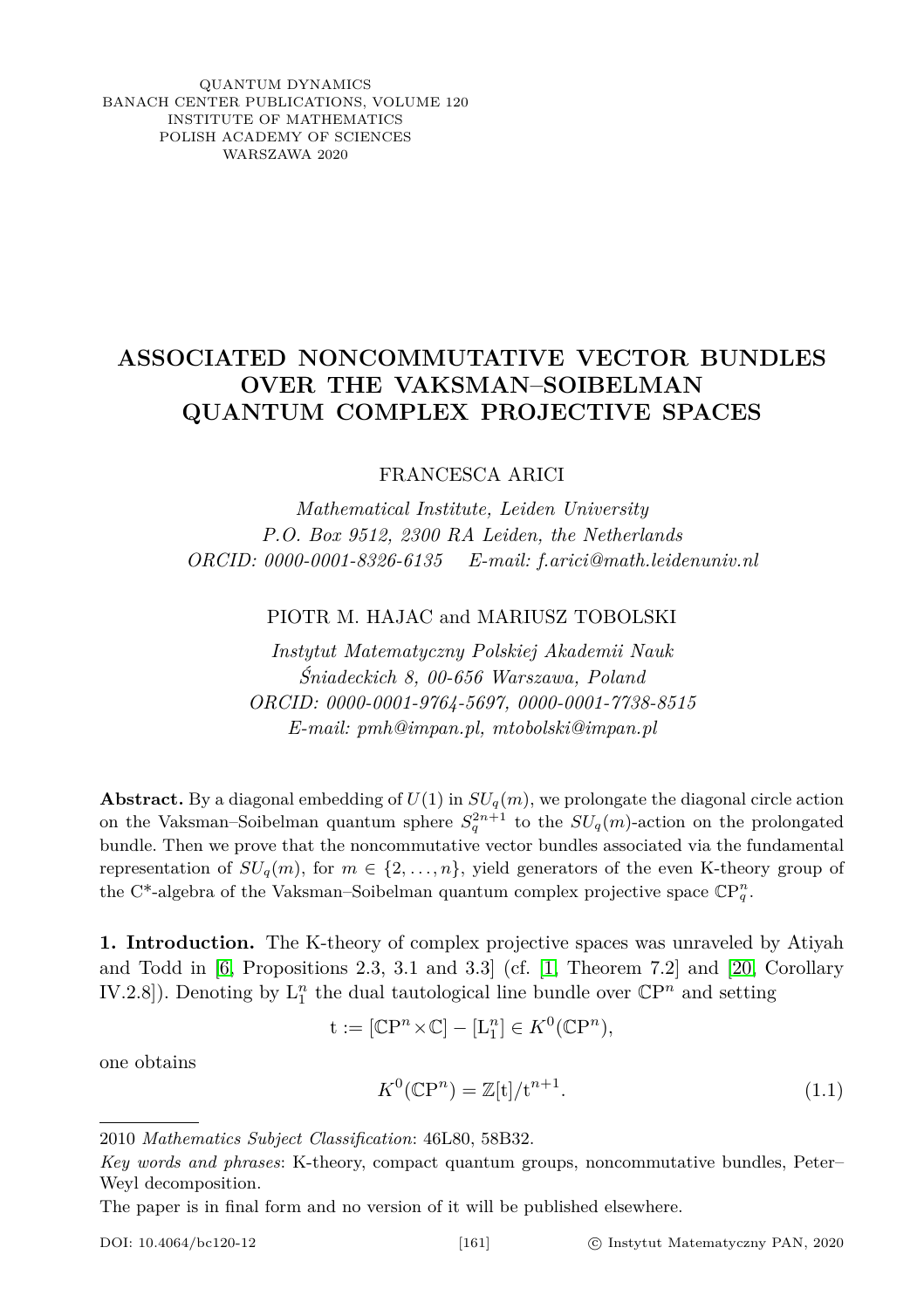Recently, this result was extended to the Vaksman–Soibelman quantum complex projective spaces [\[2,](#page-6-3) Propositions 3.3 and 3.4]:

<span id="page-1-2"></span><span id="page-1-1"></span>
$$
K_0(C(\mathbb{C}\mathbb{P}_q^n)) = \mathbb{Z}[t]/t^{n+1} \cong \mathbb{Z}^{n+1}.
$$
\n(1.2)

Here  $0 < q < 1$ ,

$$
t^k := \sum_{m=0}^k (-1)^m \binom{k}{m} \left[ (L_1^n)^{\otimes_{C(\mathbb{CP}_q^n)}^m} \right], \ 0 \le k \le n+1, \quad (L_1^n)^{\otimes_{C(\mathbb{CP}_q^n)}^n} := C(\mathbb{CP}_q^n), \quad (1.3)
$$

and  $L_1^n$  is the section bimodule of the noncommutative dual tautological line bundle over  $\mathbb{C}P_q^n$ .

The K-theory of both the Vaksman–Soibelman and the multipullback quantum complex projective *planes* [\[13,](#page-6-4) [23,](#page-7-0) [17\]](#page-6-5) was thoroughly analysed in [\[11\]](#page-6-6). In this special  $n = 2$ case, the elements

<span id="page-1-0"></span> $[L_1^2] - [1], \quad [L_{-1}^2 \oplus L_1^2] - 2[1]$  (1.4)

form a basis of  $K_0(C(\mathbb{C}P_q^2))$ . Here  $L_{-1}^2$  is the section module of the noncommutative tautological line bundle over  $\mathbb{C}P_q^2$ .

A particular feature of the module  $L_{-1}^2 \oplus L_1^2$  established in [\[11\]](#page-6-6) is that it can be obtained as a Milnor module [\[21,](#page-7-1) Theorem 2.1] constructed from the fundamental representation of  $SU_q(2)$ . This was achieved by taking  $U(1)$  as a subgroup of  $SU_q(2)$ , and then realising  $L_{-1}^2 \oplus L_1^2$  as the section module of the noncommutative *vector* bundle associated to the prolongation  $S_q^5 \times_{U(1)} SU_q(2)$  via the fundamental representation of  $SU_q(2)$ . The upshot of having  $[L_{-1}^2 \oplus L_1^2] - 2[1]$  as the image of a C<sup>\*</sup>-algebraic Milnor connecting homomorphism [\[16,](#page-6-7) Section 0.4] is that it allows one to prove, without using the index pairing over  $\mathbb{C}\mathrm{P}^2_q$ , that the set [\(1.4\)](#page-1-0) is a basis of  $K_0(C(\mathbb{C}\mathrm{P}^2_q))$ .

The goal of this paper is to show that the above construction works in any dimension. More precisely, except for the classes  $[1]$  and  $[L_1^n] - [1]$ , we prove that all other generators of  $K_0(C(\mathbb{C}P_q^n))$  come from section modules of noncommutative vector bundles associated to prolongations  $S_q^{2n+1} \times_{U(1)} SU_q(m)$  via the fundamental representations of  $SU_q(m)$ , respectively, where  $m \in \{2, \ldots, n\}$ .

We complement this way the Milnor vantage point on bases of  $K_0(C(\mathbb{C}P_q^n))$  coming from the exact sequence [\[3\]](#page-6-8)

$$
0 \longrightarrow K_1(C(S_q^{2n-1})) \xrightarrow{\partial_{10}} K_0(C(\mathbb{C}\mathrm{P}_q^n)) \longrightarrow K_0(C(\mathbb{C}\mathrm{P}_q^{n-1})) \longrightarrow 0.
$$

Note that a generator of  $K_0(C(\mathbb{C}P_q^n))$  that does not come from  $\mathbb{C}P_q^{n-1}$  can always be constructed via the Milnor connecting homomorphism  $\partial_{10}$  from a generator of  $K_1(C(S_q^{2n-1}))$ . Therefore, by iteration, we can obtain a basis of  $K_0(C(\mathbb{C}P_q^n))$  from the Milnor connecting homomorphisms.

Finally, as  $S_q^{2n-1}$  is a homogeneous space of  $SU_q(n)$ , we arrive at the following:

QUESTION. Can a generator of  $K_1(C(S_q^{2n-1})) \cong \mathbb{Z}$  be always expressed in terms of representations of  $SU_q(n)$ ?

This question has positive answer for  $q = 1$  by the work of Harris [\[18\]](#page-6-9) based on the work of Hodgkin and Atiyah [\[19,](#page-6-10) [5\]](#page-6-11). For  $0 < q < 1$  and  $n = 2$ , we just take the fundamental representation of  $SU<sub>q</sub>(2)$ .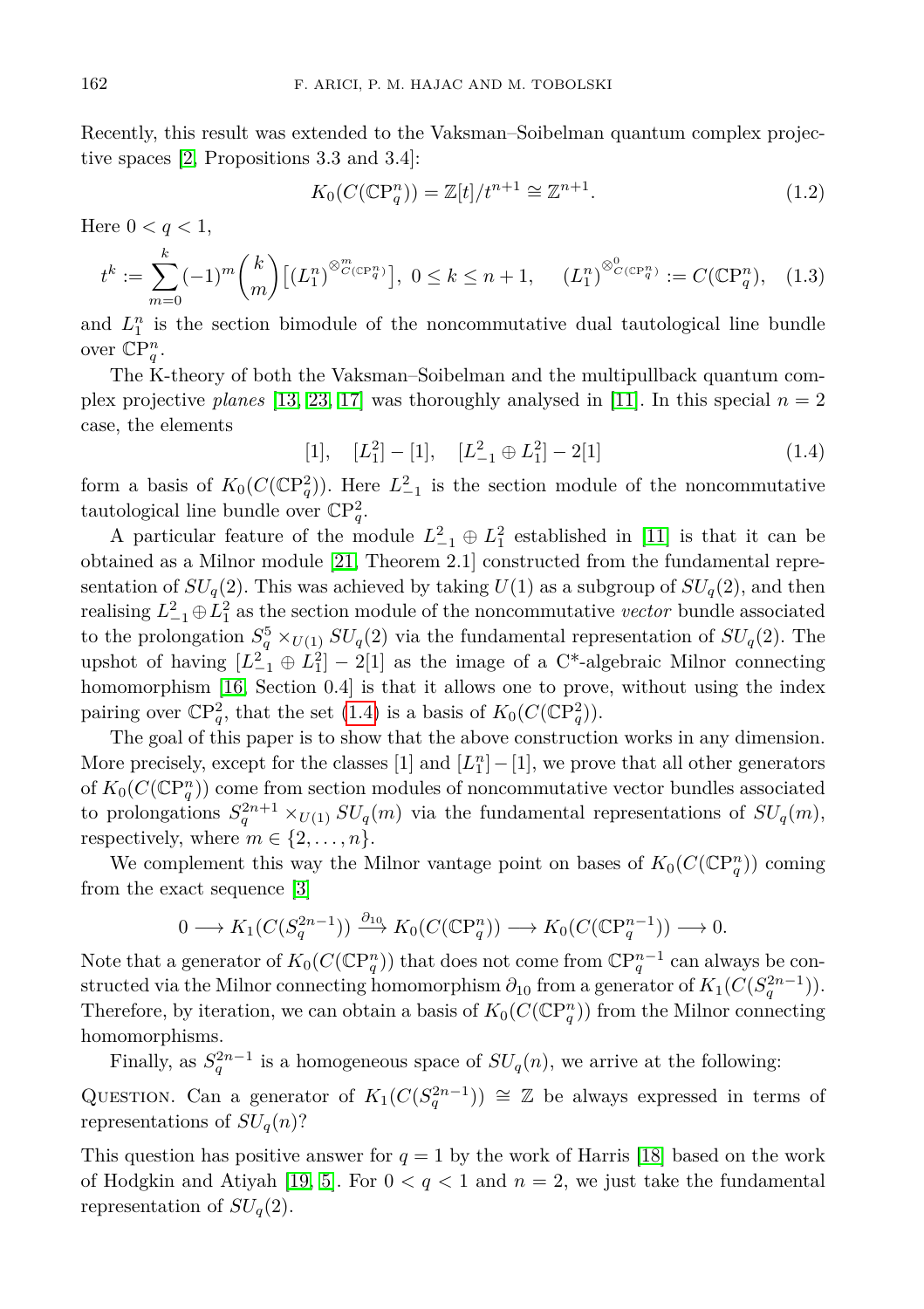**2. Preliminaries.** The Vaksman–Soibelman odd quantum spheres [\[26\]](#page-7-2) are defined as quantum homogeneous spaces for Woronowicz's quantum special unitary groups [\[27\]](#page-7-3):

$$
C(S_q^{2n+1}) := C(SU_q(n+1))^{SU_q(n)}.
$$

Here  $0 < q \leq 1$ , and we use the notation  $A^{\mathbb{G}}$  for the fixed-point subalgebra of a C<sup>\*</sup>-algebra *A* under an action of a compact quantum group  $\mathbb{G}$ . (Note that the  $q = 1$  case recovers the classical situation.) One can show that  $C(S_q^{2n+1})$  is the universal C<sup>\*</sup>-algebra given by the following generators and relations:

$$
z_i z_j = q z_j z_i \quad \text{for } i < j, \qquad z_i z_j^* = q z_j^* z_i \quad \text{for } i \neq j,
$$
\n
$$
z_i z_i^* = z_i^* z_i + (q^{-2} - 1) \sum_{m=i+1}^n z_m z_m^*, \qquad \sum_{m=0}^n z_m z_m^* = 1.
$$

Much like in the classical case, the Vaksman–Soibelman quantum odd spheres enjoy the diagonal circle action given on generators by

$$
(z_0, z_1, \ldots, z_n) \mapsto (\lambda z_0, \lambda z_1, \ldots, \lambda z_n), \qquad \lambda \in U(1).
$$

One uses this action to define the quantum complex projective spaces [\[26\]](#page-7-2)

$$
C(\mathbb{C}\mathbb{P}^n_q) := C(S_q^{2n+1})^{U(1)}.
$$

Recall that freeness of circle actions can be characterised in terms of their spectral subspaces (e.g., see [\[22\]](#page-7-4)). Given an action  $\alpha: U(1) \to Aut(A)$  on a unital C<sup>\*</sup>-algebra, for each character  $m \in \mathbb{Z}$ , one defines the *m-th spectral subspace*  $A_m$  as

$$
A_m := \{ a \in A \, | \, \alpha_\lambda(a) = \lambda^m a \text{ for all } \lambda \in U(1) \}.
$$

The subspace  $A_0$  agrees with the fixed-point subalgebra  $A^{U(1)}$ , and the inclusions  $A_m A_n \subseteq A_{m+n}$ ,  $m, n \in \mathbb{Z}$ , turn *A* into a Z-graded algebra. Now, one can say that the action *α* is *free* if and only if the Z-grading is *strong* [\[25\]](#page-7-5), i.e.  $A_m A_n = A_{m+n}$  for all  $m, n \in \mathbb{Z}$ . It is straightforward to check that the bimodules  $A_m$  are finitely generated projective both as left and right  $A^{U(1)}$ -modules. Furthermore, they are invertible and they can be interpreted as modules of sections of *associated noncommutative line bundles*  $(e.g., see [4]).$  $(e.g., see [4]).$  $(e.g., see [4]).$ 

Note that, using the spatial tensor product, the action  $\alpha$  can be dualised to the coaction

$$
\delta: A \longrightarrow A \underset{\min}{\otimes} C(U(1)) = C(U(1), A), \qquad \delta(a)(\lambda) := \alpha_{\lambda}(a).
$$

Denote by  $\mathcal{O}(U(1))$  the dense Hopf subalgebra of  $C(U(1))$  consisting of Laurent polynomials in one variable. The Peter–Weyl  $\mathcal{O}(U(1))$ -comodule algebra  $\mathcal{P}_{U(1)}(A)$ , defined as the set of all  $a \in A$  such that  $\delta(a) \in A \otimes \mathcal{O}(U(1))$  (see [\[7\]](#page-6-13)), is the purely algebraic direct sum of spectral subspaces:

<span id="page-2-0"></span>
$$
\mathcal{P}_{U(1)}(A) = \bigoplus_{m \in \mathbb{Z}} A_m. \tag{2.1}
$$

The  $\mathcal{P}_{U(1)}(A)$  comodule algebra is principal in the sense of [\[14\]](#page-6-14).

A centrepiece concept for our paper is the notion of a prolongation of a principal comodule algebra. To define it, first we need to recall the definition of the cotensor product. For a coalgebra *C*, the cotensor product of a right *C*-comodule *M* with a coaction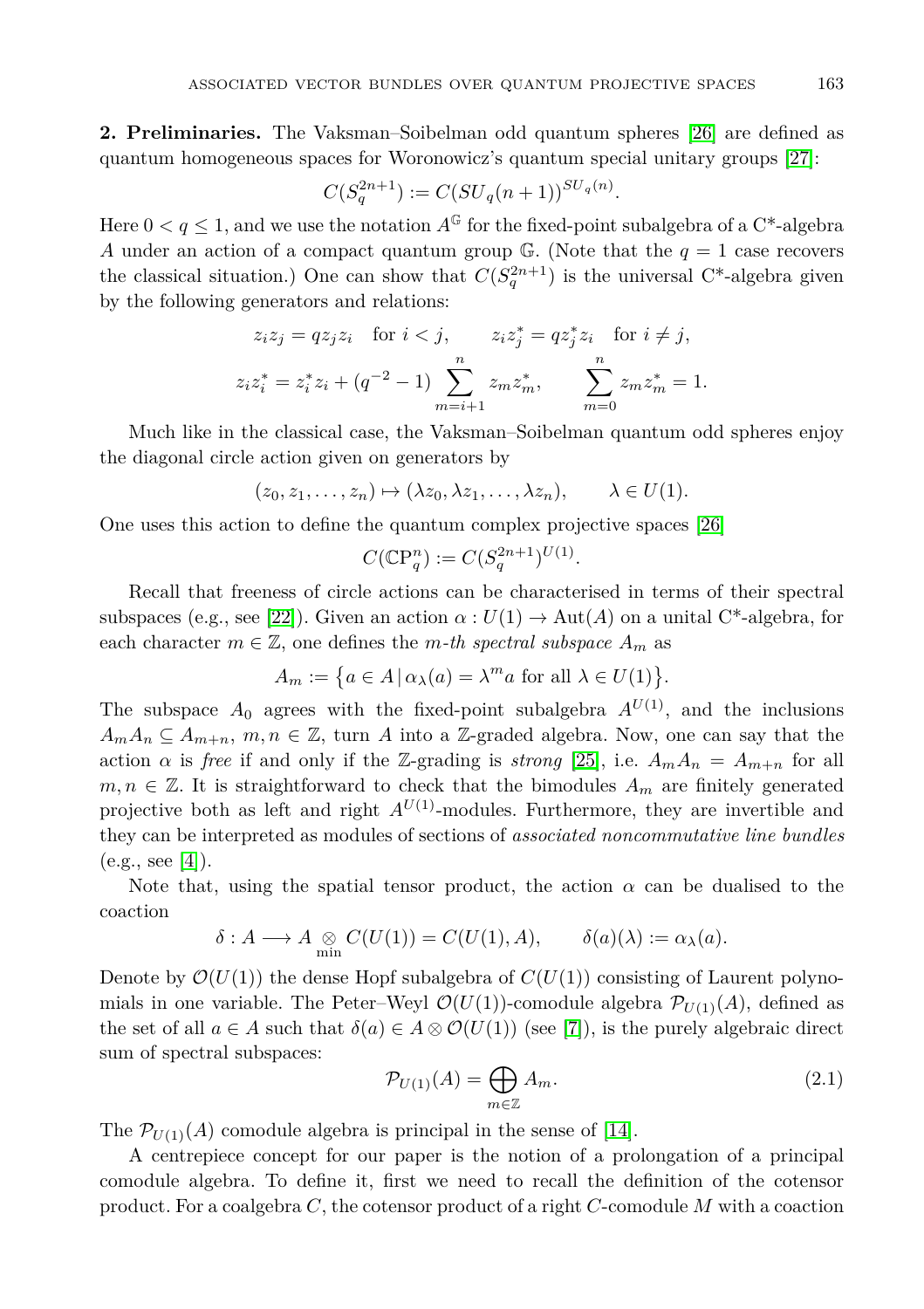$\rho_R$  :  $M \to M \otimes C$  and a left *C*-comodule *N* with a coaction  $\rho_L$  :  $N \to C \otimes N$  is defined as the difference kernel

$$
M \overset{C}{\Box} N := \ker(\rho_R \otimes \mathrm{id} - \mathrm{id} \otimes \rho_L : M \otimes N \longrightarrow M \otimes C \otimes N).
$$

Given a surjection of Hopf algebras  $\pi: \mathcal{H} \to \overline{\mathcal{H}}$ , we can treat H as a left  $\overline{\mathcal{H}}$ -comodule via the coaction  $(\pi \otimes id) \circ \Delta$ . For any right  $\overline{\mathcal{H}}$ -comodule algebra  $\mathcal{P}$ , we define its *prolongation* as the cotensor product  $\mathcal{P}\Box^{\mathcal{H}}\mathcal{H}$ . It is easy to check that this cotensor product is a right H-comodule algebra for the coaction id  $\otimes \Delta$ . It is also straightforward to verify that, if  $P$  is principal, then so is its prolongation.

Let P be a principal H-comodule algebra with a coaction  $\Delta_R$  and let V be a left H-comodule. Much as in the classical case, we can form the associated left module  $\mathcal{P}\Box^{\mathcal{H}}V$ over the coaction-invariant subalgebra  $\mathcal{P}^{co\,\mathcal{H}} := \{a \in \mathcal{P} \mid \Delta_R(a) = a \otimes 1\}$ . We think of this module as the section module of the *associated noncommutative vector bundle*. If P is principal and *V* is finite dimensional, then it is known that the associated module is finitely generated projective (e.g., see [\[8,](#page-6-15) Theorem 3.1]).

**3. Line bundles.** As explained in the introduction, the K-theory of the Vaksman– Soibelman quantum complex projective spaces is determined by section modules of associated noncommutative line bundles. Therefore, we begin our considerations by putting together some facts involving these noncommutative line bundles.

For the Vaksman–Soibelman quantum sphere  $S_q^{2n+1}$ , the Peter–Weyl subalgebra [\(2.1\)](#page-2-0) becomes

$$
\mathcal{P}_{U(1)}(C(S_q^{2n+1})) = \bigoplus_{m \in \mathbb{Z}} L_m^n,
$$

where

$$
L^n_m:=\left\{a\in C(S^{2n+1}_q)\,|\,\alpha_\lambda(a)=\lambda^ma\text{ for all }\lambda\in U(1)\right\}\cong\begin{cases} \left(L_1^n\right)^{\otimes^m_{C(\mathbb{CP}^n_q)}}&\text{ for }m>0\\ C(\mathbb{CP}^n_q) &\text{ for }m=0\\ \left(L_{-1}^n\right)^{\otimes^m_{C(\mathbb{CP}^n_q)}}&\text{ for }m<0. \end{cases}
$$

The  $U(1)$ -action on  $C(S_q^{2n+1})$  is free by [\[24,](#page-7-6) Corollary 3], so we can think of  $L_m^n$  as modules of sections of associated noncommutative line bundles. Note that our sign convention is opposite to that used in [\[2\]](#page-6-3), i.e.  $L_m^n = \mathcal{L}_{-m}$ .

Recall that there exists a  $U(1)$ -equivariant \*-homomorphism  $\varphi : C(S_q^{2n+1}) \to C(S_q^3)$ given on standard generators by

$$
\varphi(z_i) = \begin{cases} z_0 & \text{if } i = 0 \\ z_1 & \text{if } i = 1 \\ 0 & \text{if } i \ge 2. \end{cases}
$$

Therefore, by [\[15,](#page-6-16) Theorem 0.1], the induced map

$$
(\varphi|_{C(\mathbb{C}\mathrm{P}^n_q)})_* : K_0(C(\mathbb{C}\mathrm{P}^n_q)) \longrightarrow K_0(C(\mathbb{C}\mathrm{P}^1_q))
$$

satisfies

$$
(\varphi|_{C(\mathbb{C}\mathrm{P}^n_q)})_*([L^n_m]) = [L^1_m]
$$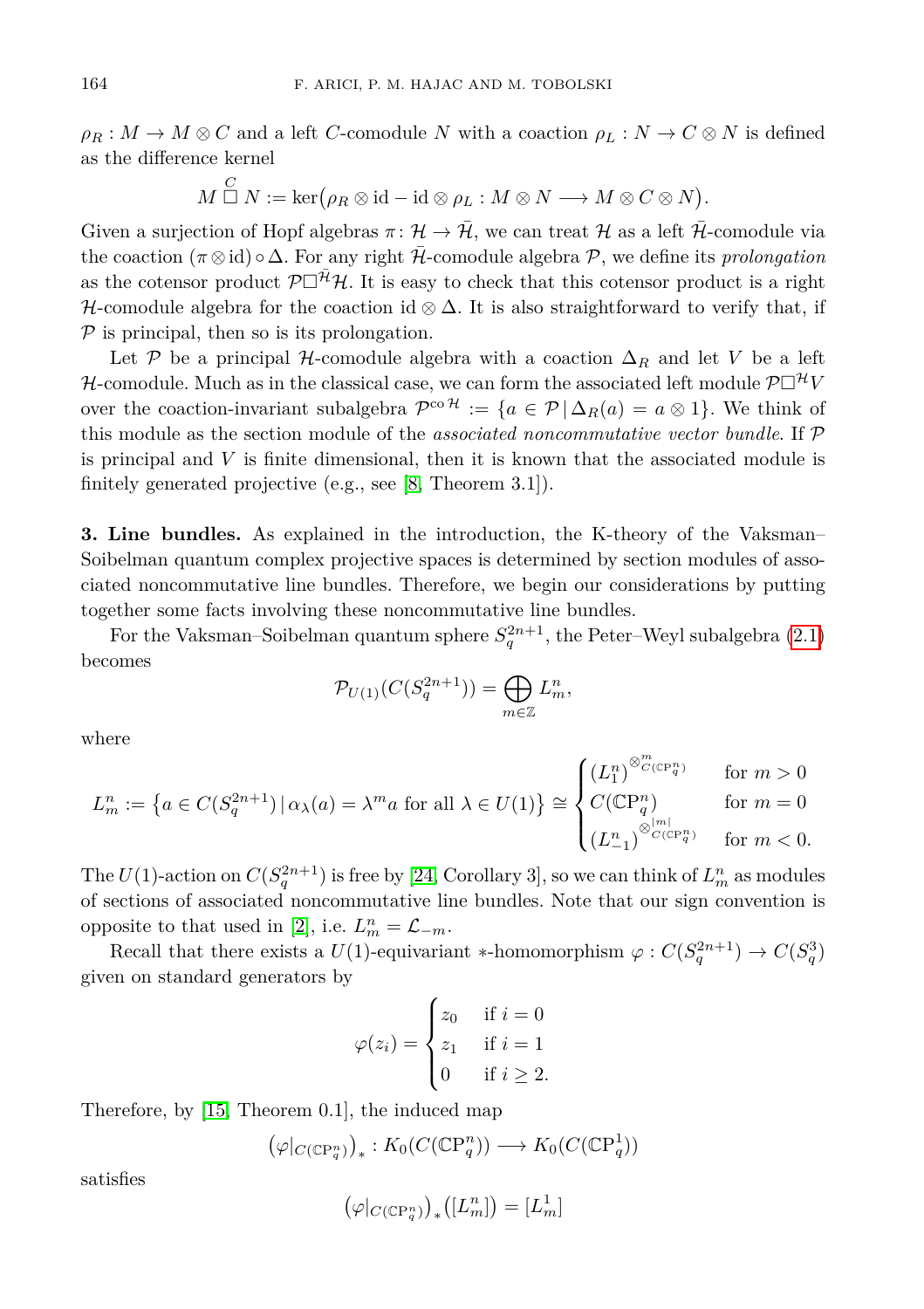for any  $m \in \mathbb{Z}$ . Since the index pairing computation of [\[12,](#page-6-17) Theorem 2.1] proves that  $[L<sub>m</sub><sup>1</sup>] = [L<sub>k</sub><sup>1</sup>]$  implies  $m = k$  for  $0 < q < 1$ , and the  $q = 1$  case is well known, we thus arrive at the following:

THEOREM 3.1. *The spectral subspaces*  $L_m^n$  are pairwise stably non-isomorphic as finitely *generated projective left modules over*  $C(\mathbb{C}P_q^n)$ ,  $0 < q \leq 1$ . That is, for all  $n \in \mathbb{N} \setminus \{0\}$ *and any*  $m, k \in \mathbb{Z}$ *, we have* 

$$
[L^n_m]=[L^n_k]\quad \textit{if and only if}\quad m=k.
$$

Observe that, for  $0 < q < 1$ , this fact was already proven in [\[10,](#page-6-18) Propositions 4 and 5] using the index pairing between the K-homology group  $K^0(C(\mathbb{C}P_q^n))$  and the K-theory group  $K_0(C(\mathbb{C}P^n_q)).$ 

To use the index pairing, for the rest of this section we assume 0 *< q <* 1. Denote by  $[\mu_0], \ldots, [\mu_n] \in K^0(C(\mathbb{CP}^n_q))$  the K-homology generators constructed in [\[10,](#page-6-18) Section 2]. In the same paper, the authors proved that

<span id="page-4-3"></span><span id="page-4-0"></span>
$$
\langle [\mu_k], [L_m^n] \rangle = \binom{m}{k} \tag{3.1}
$$

for all  $m \in \mathbb{N}$  and for all  $0 \leq k \leq n$ . Here we adopt the convention that  $\binom{m}{k} := 0$  when  $k > m$ . In particular,

$$
\langle [\mu_0], [L_m^n] \rangle = 1
$$
 and  $\langle [\mu_1], [L_m^n] \rangle = m$  (3.2)

for all  $m \in \mathbb{Z}$  (see [\[2,](#page-6-3) Proposition 3.2]). We view the pairing with  $\mu_0$  as computing the rank, and the pairing with  $\mu_1$  as computing the noncommutative first Chern class. In agreement with the classical setting, we call  $L_{-1}^n$  the section module of the noncommutative tautological line bundle, and we refer to  $L_1^n$  as the section module of the noncommutative dual tautological line bundle. The latter is also known as the noncommutative Hopf line bundle.

As mentioned in the introduction, the K-theory groups of quantum projective spaces have the same bases as their classical counterparts. This was proven in [\[2\]](#page-6-3) by showing that, for  $0 \leq j \leq n$  and for  $0 \leq k \leq n$ ,

<span id="page-4-1"></span>
$$
\langle [\mu_k], t^j \rangle = \begin{cases} 0 & \text{for } j \neq k \\ (-1)^j & \text{for } j = k. \end{cases}
$$
 (3.3)

Recall that  $t := [1] - [L_1^n]$  is the noncommutative Euler class of  $L_1^n$  (see [\(1.3\)](#page-1-1)).

We conclude this section by computing the pairings of the K-homology generators with the class of the section module of the noncommutative tautological line bundle  $L_{-1}^n$ .

<span id="page-4-4"></span>**PROPOSITION 3.2.** For all positive integers *n* and for all  $0 \leq k \leq n$ , we have

$$
\langle [\mu_k], [L_{-1}^n] \rangle = (-1)^k.
$$

<span id="page-4-2"></span>*Proof.* The cases  $k = 0, 1$  are covered by [\(3.2\)](#page-4-0). For  $2 \leq k \leq n$ , we infer from [\[9\]](#page-6-19) the identity

$$
[L_{-1}^n] = 1 + t + \dots + t^n \tag{3.4}
$$

and combine it with the pairings in  $(3.3)$ .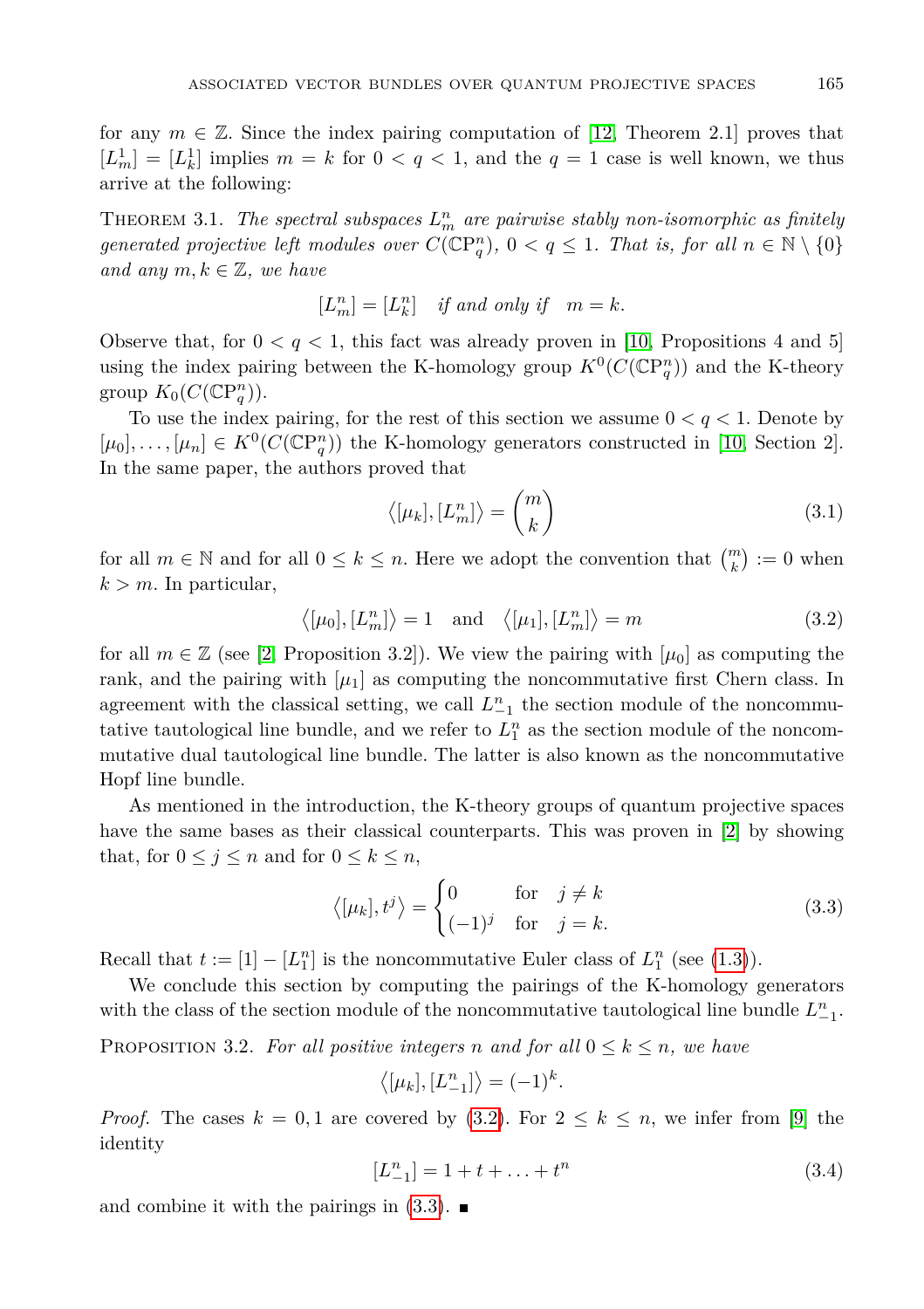**4. Vector bundles.** Although the *K*0-groups of the Vaksman–Soibelman quantum projective spaces are determined by associated noncommutative line bundles, expressing the generators as associated noncommutative vector bundles has its merits, as explained in the introduction.

For every  $0 \le q \le 1$  and  $m = 2, \ldots, n$ , consider the following surjection of Hopf algebras

<span id="page-5-0"></span>
$$
\pi_m : \mathcal{O}(SU_q(m)) \longrightarrow \mathcal{O}(U(1)), \qquad \pi_m(U_{ij}) := \begin{cases} \delta_{ij}u^{-1} & \text{for } i < n \\ \delta_{ij}u^{m-1} & \text{for } i = n, \end{cases} \tag{4.1}
$$

where  $U_{ij}$  are the matrix coefficients of the fundamental representation of  $SU_q(m)$ . To prove that  $\pi_m$  is well defined, we have to verify that the determinant formulae (1.17) and (1.18) in [\[27\]](#page-7-3) are satisfied. This can be done by a direct computation taking advantage of the fact that *u* is unitary and that  $\pi_m$  assigns zero to off-diagonal entries. With the help of  $\pi_m$ , we define the prolongations of principal comodule algebras:

<span id="page-5-1"></span>
$$
\mathcal{P}_{U(1)}(C(S_q^{2n+1})) \overset{\mathcal{O}(U(1))}{\Box} \mathcal{O}(SU_q(m)).
$$

Next, taking the fundamental representation  $V_m$  of  $SU_q(m)$ , we construct the associated finitely generated projective left  $C(\mathbb{C}P_q^n)$ -modules

$$
\mathcal{F}_m^n := \mathcal{P}_{U(1)}(C(S_q^{2n+1})) \overset{\mathcal{O}(U(1))}{\Box} \mathcal{O}(SU_q(m)) \overset{\mathcal{O}(SU_q(m))}{\Box} V_m.
$$
\n(4.2)

We are now ready to prove our main result:

THEOREM 4.1. For any positive integer *n* and  $0 < q \leq 1$ , the classes

 $\mathcal{E}_0^n := [1], \quad \mathcal{E}_1^n := [L_1^n] - [1], \quad \mathcal{E}_m^n := [\mathcal{F}_m^n] - m[1], \quad m = 2, \ldots, n,$ 

*form a basis of*  $K_0(C(\mathbb{C}P_q^n))$ *.* 

*Proof.* To begin with, plugging in the explicit formula [\(4.1\)](#page-5-0) into the definition [\(4.2\)](#page-5-1), we derive the decomposition

<span id="page-5-2"></span>
$$
\mathcal{F}_m^n = (L_{-1}^n)^{\oplus (m-1)} \oplus L_{m-1}^n.
$$

Combining [\(1.1\)](#page-0-0) and [\(1.2\)](#page-1-2), we know that  $\{1, t, \ldots, t^n\}$  is a basis of  $K_0(C(\mathbb{C}P_q^n))$ . We now use [\(3.4\)](#page-4-2) to write  $\mathcal{E}_m^n$  in the above basis

$$
\mathcal{E}_0^n = 1, \quad \mathcal{E}_1^n = -t, \quad \mathcal{E}_m^n = \sum_{k=2}^n \left( (m-1) + (-1)^k \binom{m-1}{k} \right) t^k, \quad m \ge 2. \tag{4.3}
$$

It remains to show that the matrix  $M_n$  implementing  $(4.3)$  is invertible over the integers. Since  $M_{n+1}$  always contains  $M_n$  as an  $n \times n$  submatrix in the upper-left corner, it is straightforward to verify the claim using elementary row operations and induction.

For  $n = 2$ , the above theorem yields

$$
[1], \quad [L_1^2] - [1], \quad [L_{-1}^2 \oplus L_1^2] - 2[1]
$$

as a basis of  $K_0(C(\mathbb{C}P_q^2))$ . This agrees with the K-theory computations done in [\[11\]](#page-6-6) for the multipullback quantum complex projective plane. Note also that the matrix  $M_n$  used in the above proof agrees up to a sign with the matrix of pairings  $\langle [\mu_k], \mathcal{E}_j^n \rangle$ , which can be computed using [\(3.1\)](#page-4-3) and Proposition [3.2.](#page-4-4)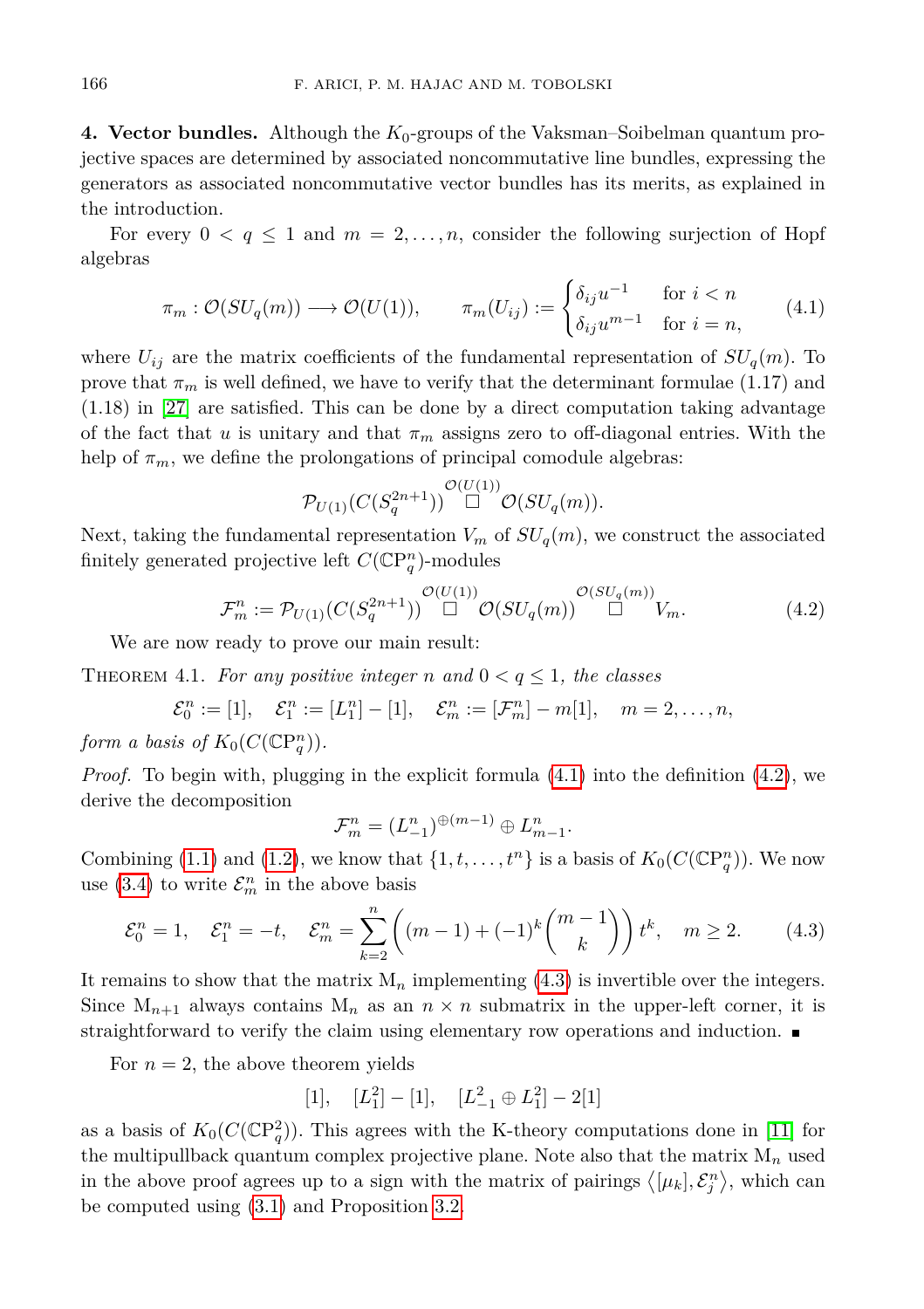**Acknowledgements.** This work is part of the project Quantum Dynamics partially supported by EU-grant H2020-MSCA-RISE-2015-691246 and Polish Government grants 3542/H2020/2016/2 and 328941/PnH/2016. We acknowledge a substantial logistic support from the Max Planck Institute for Mathematics in the Sciences in Leipzig, where much of this research was carried out. It is a pleasure to thank Nigel Higson for discussions and references.

## **References**

- <span id="page-6-1"></span>[\[1\]](http://dx.doi.org/10.2307/1970213) J. F. Adams, *Vector fields on spheres*, Ann. of Math. (2) 75 (1962), 603–632.
- <span id="page-6-3"></span>[\[2\]](http://dx.doi.org/10.4171/JNCG/) F. Arici, S. Brain, G. Landi, *The Gysin sequence for quantum lens spaces*, J. Noncommut. Geom. 9 (2015), 1077–1111.
- <span id="page-6-8"></span>[3] F. Arici, F. D'Andrea, P. M. Hajac, M. Tobolski, *An equivariant pullback structure of trimmable graph C\*-algebras*, J. Noncommut. Geom., to appear, [arXiv:1712.08010.](http://arxiv.org/abs/1712.08010)
- <span id="page-6-12"></span>[\[4\]](http://dx.doi.org/10.4171/JNCG/) F. Arici, J. Kaad, G. Landi, *Pimsner algebras and Gysin sequences from principal circle actions*, J. Noncommut. Geom. 10 (2016), 29–64.
- <span id="page-6-11"></span>[\[5\]](http://dx.doi.org/10.1016/0040-9383(65)90051-0) M. F. Atiyah, *On the K-theory of compact Lie groups*, Topology 4 (1965), 95–99.
- <span id="page-6-0"></span>[\[6\]](http://dx.doi.org/10.1017/s0305004100034642) M. F. Atiyah, J. A. Todd, *On complex Stiefel manifolds*, Proc. Cambridge Philos. Soc. 56 (1960), 342–353.
- <span id="page-6-13"></span>[\[7\]](http://dx.doi.org/10.25537/dm.2017v22.825-849) P. F. Baum, K. De Commer, P. M. Hajac, *Free actions of compact quantum groups on unital C* ∗ *-algebras*, Doc. Math. 22 (2017), 825–849.
- <span id="page-6-15"></span>[\[8\]](http://dx.doi.org/10.1016/j.crma.2003.11.009) T. Brzeziński, P. M. Hajac, *The Chern–Galois character*, C. R. Math. Acad. Sci. Paris 338 (2004), 113–116.
- <span id="page-6-19"></span>[9] F. D'Andrea, P. M. Hajac, T. Maszczyk, A. Sheu, B. Zieliński, *The K-theory type of quantized CW-complexes*, [arXiv:2002.09015.](http://arxiv.org/abs/2002.09015)
- <span id="page-6-18"></span>[\[10\]](http://dx.doi.org/10.1017/is010001012jkt102) F. D'Andrea, G. Landi, *Bounded and unbounded Fredholm modules for quantum projective spaces*, J. K-Theory 6 (2010), 231–240.
- <span id="page-6-6"></span>[11] C. Farsi, P. M. Hajac, T. Maszczyk, B. Zieliński, *Rank-two Milnor idempotents for the multipullback quantum complex projective plane*, [arXiv:1512.08816.](http://arxiv.org/abs/1512.08816)
- <span id="page-6-17"></span>[\[12\]](http://dx.doi.org/10.1023/A:1007824201738) P. M. Hajac, *Bundles over quantum sphere and noncommutative index theorem*, K-Theory 21 (2000), 141–150.
- <span id="page-6-4"></span>[\[13\]](http://dx.doi.org/10.4171/JNCG/100) P. M. Hajac, A. Kaygun, B. Zieliński, *Quantum complex projective spaces from Toeplitz cubes*, J. Noncommut. Geom. 6 (2012), 603–621.
- <span id="page-6-14"></span>[\[14\]](http://dx.doi.org/10.4171/JNCG/88) P. M. Hajac, U. Krähmer, R. Matthes, B. Zieliński, *Piecewise principal comodule algebras*, J. Noncommut. Geom. 5 (2011), 591–614.
- <span id="page-6-16"></span>[\[15\]](http://dx.doi.org/10.4171/JNCG/) P. M. Hajac, T. Maszczyk, *Pullbacks and nontriviality of associated noncommutative vector bundles*, J. Noncommut. Geom. 12 (2018), 1341–1358.
- <span id="page-6-7"></span>[\[16\]](http://dx.doi.org/10.4171/JNCG/146) P. M. Hajac, A. Rennie, B. Zieliński, *The K-theory of Heegaard quantum lens spaces*, J. Noncommut. Geom. 7 (2013), 1185–1216.
- <span id="page-6-5"></span>[17] P. M. Hajac, J. Rudnik, *Noncommutative bundles over the multi-pullback quantum complex projective plane*, New York J. Math. 23 (2017), 295–313.
- <span id="page-6-9"></span>[\[18\]](http://dx.doi.org/10.2307/1994949) B. Harris, *The K-theory of a class of homogeneous spaces*, Trans. Amer. Math. Soc. 131 (1968), 323–332.
- <span id="page-6-10"></span>[\[19\]](http://dx.doi.org/10.1016/0040-9383(67)90010-9) L. Hodgkin, *On the K-theory of Lie groups*, Topology 6 (1967), 1–36.
- <span id="page-6-2"></span>[20] M. Karoubi, *K-Theory: an Introduction*, Grundlehren Math. Wiss. 226, Springer, Berlin, 1978.